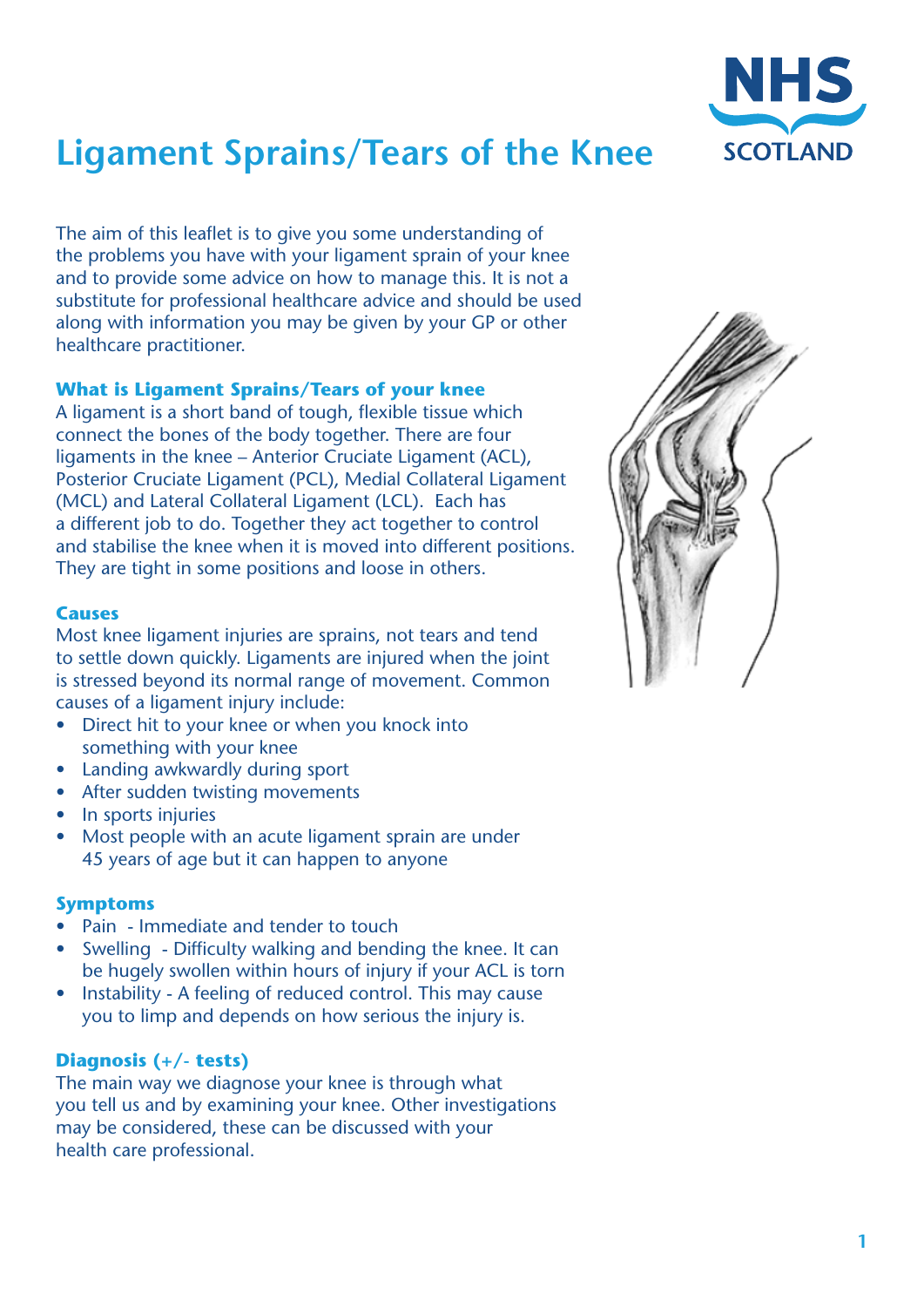

# **Treatment**

This will depend on how badly your knee ligament is injured and how it will affect your lifestyle, e.g. job, sports. Not all people who injure their ligaments will require surgery. Most minor sprains will heal after 4 to 6 weeks. More severe injuries may take 3 months before normal activities can be resumed. It is important to keep your knee moving (gently at first) and keep your muscles strong so they do not weaken because you are using them less.

# **Self Help**

## **Protection**

Protect or support your injured body part for the first 24 to 48 hours after injury. Use a sling or a splint if that helps.

#### **Rest**

Rest your injured body part for first 24 to 48 hours, avoiding activities that cause additional pain, swelling, or discomfort. Try to move your injured body part gently for 10 to 20 seconds every hour when you are awake.

You should still go about normal daily activities as much as possible but avoid further strain by taking regular rests.

#### **Ice**

If you have had an injury or flare-up in the last two days, wrap crushed ice in a damp towel and hold it for five to ten minutes against the part of your body that hurts. You can do this every two to three hours. Make sure you use a damp towel between the ice and the skin to avoid ice burn.

Alternatively, you could try sports sprays and gel packs, which do a similar job.

## **Compression**

Apply compression with a bandage or tubigrip type of support until the swelling goes down. Loosen the bandage if the pain increases or the area becomes numb. Wrap the bandage starting from the end farthest from your heart. Caution: do not make the bandage too tight and do not wear tubigrip or any compression bandage in bed at night.

#### **Elevation**

Elevate the injured body part above the level of your heart as much as possible during the first 24 to 48 hours, especially when sitting or lying down. Make sure the body part is supported eg. with pillows or slings.